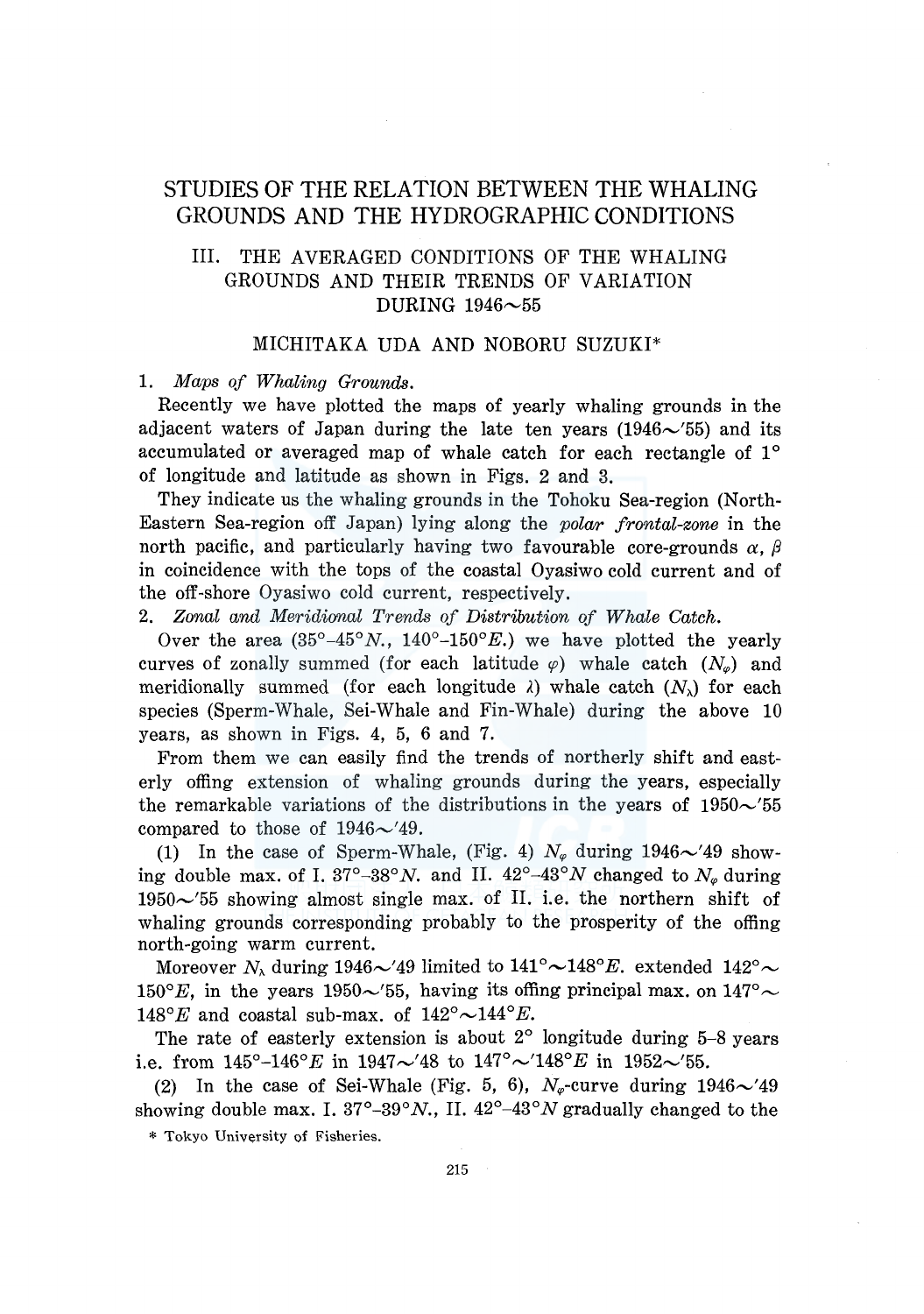single max. pattern during  $1950\sim 55$ , showing the principal II. max, which indicates clearly the trend of northern shift of Sei-Whale grounds as before (1). Similarly  $N_{\lambda}$ -curve represents the tendency of easterly offing extension of grounds from the max. of  $141^{\circ}$ -147E. during 1946 $\sim$ '49 to the max of  $145^{\circ}$ -149° E during  $1950 \sim 55$ .

(3) In the case of Fin-Whale (Fig. 7)  $N_e$ -curve showing the principal max. I (40°-43°N.) and secondary southern max. II (37°-39N.) during  $1946 \sim 49$  changed to the pattern of I max. and new northern max. III  $(44^{\circ}-45^{\circ}N)$ , instead of the vanished max. II, which shows the northern shift of the whaling grounds.

 $N_{\lambda}$ -curve having the coastal max. of 141°-144° E and offshore max. of  $145^{\circ}$ -149 $^{\circ}E$ , except the general offing tendency, indicate the concentrated Fin-Whale grounds near the frontal zone of the prevailing Tugaru Warm Current lying at *NE* off Hatinoe during the period of  $1951 \sim 55$ .

Inspecting those curves of  $N(\lambda, \varphi)$ , we can remark the seasonal trends of the whaling grounds (of Sperm-Whale and Fin-Whale) i.e. in the beginning (Apr., May) and end (Nov., Dec.) periods lying comparatively near the coast and during prosperous whaling season (from June to October) proceeding to the easterly offing and moreover during June-Sept. the center of gravity of whaling grounds proceeding to north and from Oct. coming down to south generally.

3. *The Variation Pattern of the Whaling Ground during the Former*  and Latter 5 Years of  $1946\sim' 55$ ,

After the World War II we have obtained 10 years data for whaling grounds now dividing them into the former-half sum  $(1946\sim'50)N<sub>4</sub>$  and latter-half sum  $(1951\sim' 55)N_p$ , we compared to each other and studied the variation during the periods.

(1) First as shown in Figs. 8, 9, 10 and 11, the time variation curves of each whale catch (sperm, fin-blue, and sei-whales) indicate generally the earlier coming of whaling catch  $N<sub>B</sub>$  compared to  $N<sub>A</sub>$ , in particular in spring season (about May).

Figs. 12, 13 and 14, show the distribution of whale catch for each whaling base station, which tell us the northern increase (such as off Kusiro in the waters of Hokkaido) compared to the remarkable southern decline (e.g. off Ayukawa, Kamaisi etc.). Those variations of whale catch are commonly remarkable after the year of 1950, which may correspond to the hydrographic change due to the prevailing north-going warm current.

(2) In order to clear up the circumstances we have constructed the difference maps of whale catch  $(\Delta N = N_B - N_A)$ 

i.e. $\Delta N > 0$ <sub>(+)</sub> means  $N_B > N_A \cdot \cdot \cdot \cdot$  the increase of catch

$$
\Delta N=0 \qquad \qquad N_B=N_A\cdot\cdots\text{no change}
$$

 $\Delta N < 0$ <sub>(-)</sub> "  $N_B < N_A$ ·····the decline of catch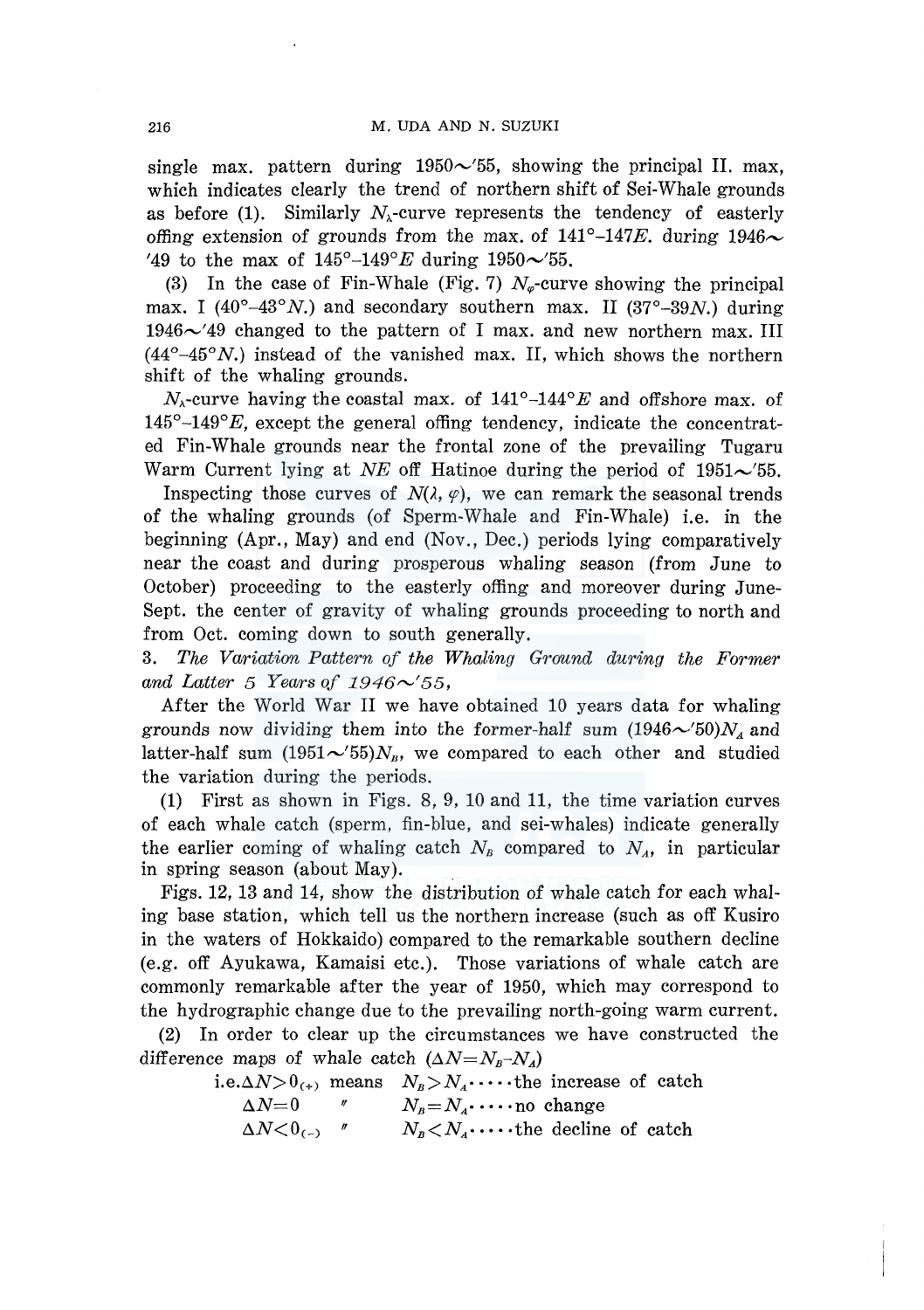as shown in Figs. 15, 16, 17 and 18, which indicate commonly the northerly offing (SE far off Kusiro and east far off Sanriku) increase against to the coastal and southerly decline  $(SE \text{ off Kinkazan})$ , except the peculiar increase of fin-whale catch along the frontal zone of the Tugaru Warm Current.

#### 4. *Probable Causes of the Variation*

The whaling intensity in the neighbouring waters of Japan increased remarkably in recent years as shown in Fig. 19, i.e. the tendencies of increasing ship-tonnage, ship-speed and the summed operational days may take warning to the over-fishing, inspite of the maintained total yields (see Fig. 20). The index numbers shown in the fig. 21 are referred to the standard of 1947. The coastal intense whaling and its disturbance of whale migration may contribute to the coastal decline and the offing exploration of the new whaling grounds. However, we should note the influence of hydrographical fluctuation of the growing warm current during the years from 1950 to 1955 which reflected to the increase of bluefin tuna and skipjack fisheries etc.

Both factors are important to the consideration of future prediction and conservation in addition to the efficient exploration of the whaling industry in Japan.

5. *The Optimum Water Temperature of Whaling Grounds.* 

We have collected the surface water temperature records in the whaling grounds and compiled statistically in Figs. 1 and 21 and Table 1. Shoals of whales are found in the oceanic frontal zone where they can feed themselves on the plenty of food-animals and not so much influenced by water temperature.

Accordingly they swim in the waters of wide range for water temperature i.e. eurytherm in general. However, we can note some favourable temperature or optimum temperature for each whale species, as for example frequently Sei-Whale fonds of warmer water of about 14°-24°C (18°-24°C), and Sperm-whale in intermediate water of 12°-24°C (frequently  $16^{\circ} - 22^{\circ}$ C) Fin-whale in colder water of  $10^{\circ} - 20^{\circ}$ C (frequently  $14^{\circ}-18^{\circ}$ C) seen.

In general in the North-Eastern Sea off Japan in winter (Jan.-Mar.) 8°-16°C, in spring (Apr.-June)  $8^{\circ}$ -20°C, in summer (July-Sept.)  $14^{\circ}$ -25°C, and in autumn (Oct.-Dec.)  $10^{\circ}$ -20 $^{\circ}$ C are the favourable temperature to search the whaling grounds along oceanic frontal zone.

Concluding this paper we wish to state our sincere thanks to the aids of Miss Yukiko Ohtsuka for the computation and map construction during our researches.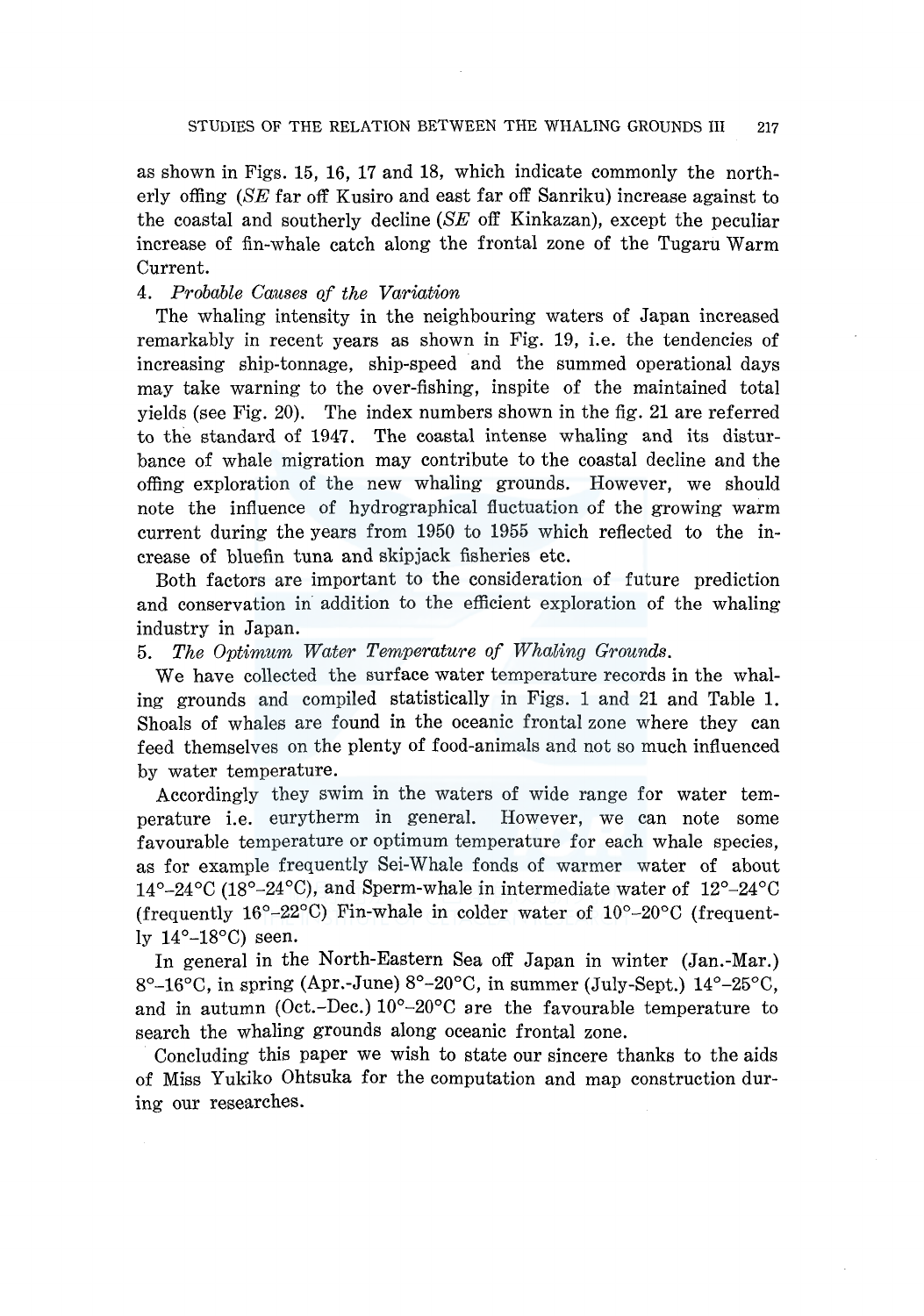| Month, Decade                                                                      | (Off Kusiro North)                                                                                                                                                                                                                                                                                                    | Off Kinkazan (South)                                                                                                                                                                                                | Remarks                                                                                                                                  |
|------------------------------------------------------------------------------------|-----------------------------------------------------------------------------------------------------------------------------------------------------------------------------------------------------------------------------------------------------------------------------------------------------------------------|---------------------------------------------------------------------------------------------------------------------------------------------------------------------------------------------------------------------|------------------------------------------------------------------------------------------------------------------------------------------|
| Jan. Early<br>» Middle                                                             |                                                                                                                                                                                                                                                                                                                       | Sp. $12^{\circ}-16^{\circ}$ C<br>$8^\circ - 16^\circ C$<br>$\mathbf{v}$                                                                                                                                             | Sp<br>$(8^{\circ}-11^{\circ}C)$                                                                                                          |
| " Late<br>Feb. Early<br>" Middle                                                   |                                                                                                                                                                                                                                                                                                                       | Ca $12^{\circ}$ C<br>$\boldsymbol{\eta}$<br>$10^{\circ}-14^{\circ}$ C<br>$\theta$<br>$v$ 12° -15° C                                                                                                                 | Off Kumano Nada                                                                                                                          |
| v Late<br>Mar. Early<br>" Middle<br>" Late                                         |                                                                                                                                                                                                                                                                                                                       | $40^{\circ} - 15^{\circ}$ C<br>$5^{\circ} - 13^{\circ}C$<br>$^{\prime\prime}$<br>$8^\circ - 12^\circ C$<br>$\mathbf{r}$<br>$4 \times 12^{\circ} - 13^{\circ}$ C                                                     | Sp. 14°-15°C<br>$17^{\circ}-18^{\circ}$<br>$\theta$<br>11<br>$15^{\circ}-18^{\circ}$<br>$^{\prime\prime}$<br>ı,                          |
| Apr. Early<br>" Middle<br>$\nu$ Late<br>May Early                                  | Sp. $2^{\circ}-6^{\circ}C$<br>$2^{\circ}-8^{\circ}$ C<br>II<br>$2^\circ - 8^\circ C$<br>$^{\prime\prime}$                                                                                                                                                                                                             | $7^\circ - 16^\circ C$<br>$\mathbf{r}$<br>$4\degree$ 8° -16°C<br>$4^\circ - 16^\circ$ C<br>$\mathbf{u}$<br>$v$ 10° -- 18° C                                                                                         | Whaling grounds<br>moving to<br>North.                                                                                                   |
| " Middle<br>" Late<br>June Early<br>n Middle                                       | $4^\circ - 12^\circ C$<br>ll<br>$6^\circ - 12^\circ C$<br>11<br>$4^\circ - 10^\circ C$<br>11<br>$8^\circ - 16^\circ$ C<br>II                                                                                                                                                                                          | $14^{\circ} - 20^{\circ}$ C<br>$v$ 16° - 20°C<br>$v 14^{\circ} - 20^{\circ}$ C<br>$16^\circ - 22^\circ \text{C}$                                                                                                    | Off Kusiro<br>$(2^{\circ}-16^{\circ}C)$<br>Off Kiukazan<br>$(7^\circ - 22^\circ \text{C})$                                               |
| " Late<br><b>July Early</b><br>« Middle<br>" Late                                  | $8^\circ - 16^\circ C$<br>It<br>$8^\circ - 18^\circ$ C<br>$\boldsymbol{\eta}$<br>$/2^{\circ} - 14^{\circ}C$<br>$14^\circ - 22^\circ$ C<br>$^{\prime\prime}$                                                                                                                                                           | $v 16^{\circ} - 22^{\circ}$ C<br>$420^{\circ} - 22^{\circ}$ C<br>$4 \times 18^{\circ} - 22^{\circ}$ C<br>$v 22^{\circ} - 26^{\circ}C$                                                                               | Center of<br>Gravity of<br>Whaling grounds                                                                                               |
| Aug. Early<br>" Middle<br>" Late                                                   | $15^{\circ} - 22^{\circ}$ C<br>$^{\prime\prime}$<br>$16^{\circ} - 22^{\circ}$ C<br>$\mathbf{r}$<br>$13^\circ - 20^\circ C$<br>$\boldsymbol{r}$                                                                                                                                                                        | $1/22^{\circ}-26^{\circ}C$<br>$v 22^{\circ} - 26^{\circ}$ C<br>$v 22^{\circ} - 25^{\circ}C$                                                                                                                         | lying off<br>Kusiro.<br>$(8^{\circ}-22^{\circ}C)$                                                                                        |
| Sept. Early<br>» Middle<br>" Late                                                  | $15^{\circ} - 22^{\circ}$ C<br>$\eta$<br>$12^{\circ} - 20^{\circ}$ C<br>$\boldsymbol{\eta}$<br>$10^{\circ}-18^{\circ}$ C<br>$^{\prime\prime}$                                                                                                                                                                         | # 22°-25°C<br>$v 22^{\circ} - 24^{\circ}C$<br>$420^{\circ} - 25^{\circ}$ C                                                                                                                                          | off Kinkazan<br>$(18^{\circ} - 26^{\circ}C)$                                                                                             |
| Oct. Early<br>" Middle<br>" Late<br>Nov. Early<br>" Middle<br>" Late<br>Dec. Early | $10^{\circ}-16^{\circ}$ C<br>$\theta$<br>$10^{\circ}-16^{\circ}$ C<br>$\boldsymbol{n}$<br>$10^{\circ}-15^{\circ}$ C<br>n<br>$8^\circ - 13^\circ C$<br>$\boldsymbol{H}$<br>$6^\circ - 12^\circ C$<br>$\boldsymbol{''}$<br>$12^{\circ}-14^{\circ}$ C<br>$\boldsymbol{r}$<br>$8^\circ - 12^\circ C$<br>$^{\prime\prime}$ | $4 \times 18^{\circ} - 22^{\circ}$ C<br>$418^{\circ} - 22^{\circ}$ C<br>$4 \times 18^{\circ} - 22^{\circ}$ C<br>$v$ 18° - 22° C<br>$v$ 14° - 22° C<br>$14^{\circ} - 20^{\circ}$ C<br>W.<br>$14^{\circ}-19^{\circ}C$ | Whaline grounds<br>moving to<br>South, its cen-<br>tre of gravity<br>shifted to the<br>offing of<br>Kinkazan.<br>off Kusiro<br>(4°—16°C) |
| " Middle                                                                           | $Ca$ $4^{\circ}C$                                                                                                                                                                                                                                                                                                     | $4^{\circ} - 20^{\circ}C$                                                                                                                                                                                           | off Kinkazan<br>$12^\circ - 22^\circ C$                                                                                                  |

*n* Late  $-$  *n*  $12^{\circ}-16^{\circ}\text{C}$ 

#### TABLE 1. OPTIMAMUM WATER TEMPERATURE OF TOHOKU SEA-REGION WHALING GROUNDS.  $(1946 \sim 755 \text{ AVERAGED})$

 $\sim$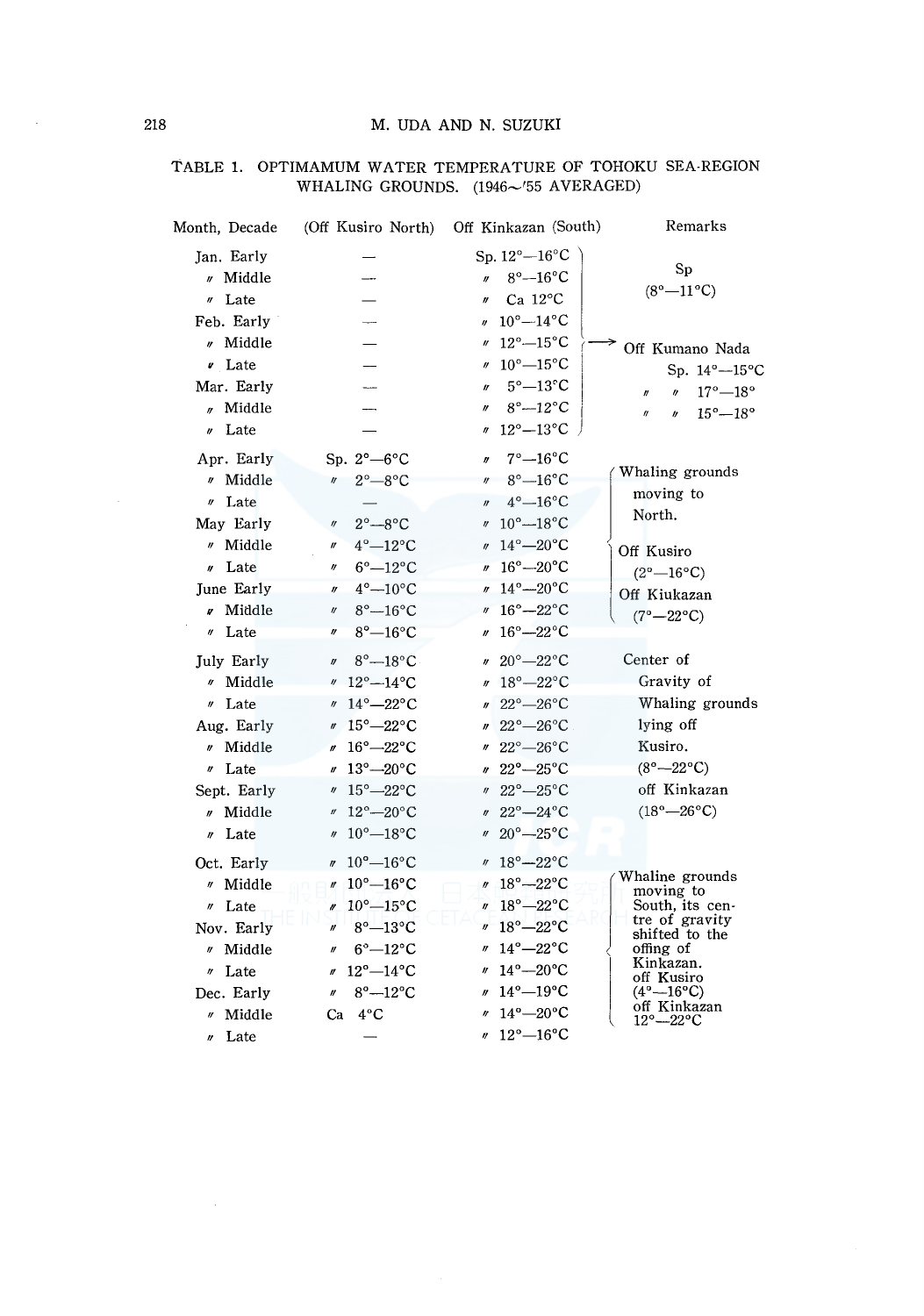#### **REFERENCES**

- UDA, M. (1954). Studies of the relation between the whaling grounds and the hydrographical conditions, (I). Sci. Rep. Whales Res. Inst., No. 9. 179-187.
- UDA, M. NASU K. 1956. Studies of the Whaling Grounds in the Northern Sea-Region of the Pacific Ocean in Relation to the Meteorological and Oceanographic Conditions. (Part I) Sci. Rep. Whales Res. Inst., No. 11. pp. 163-179.
- UDA, M. and DAIROKUNO, A. 1957. Studies of the Relation between the Whaling Ground and the Hydrographic Conditions. II. A Study of the Relation between the Whaling grounds off Kinkazan and the Boundary of Watermasses. Sci. Rep. Whale Res. Inst, No. 12. 209-224.



Fig- 1. Sea region of whaling grounds.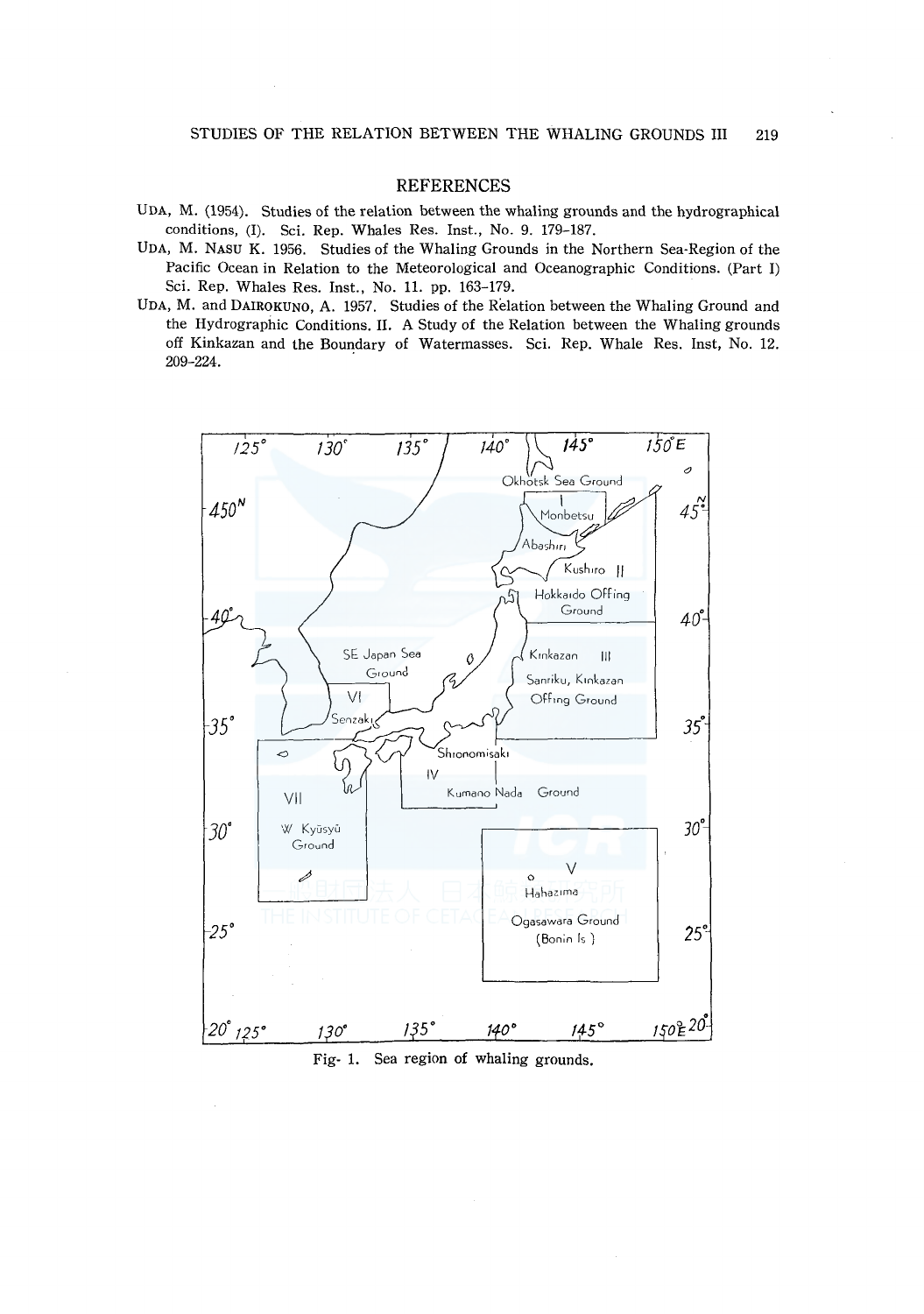

Fig. 2. Whaling grounds in the 10 years of 1946-55 Solid line: sperm whales. Broken line fine whales. Dotted line sei whales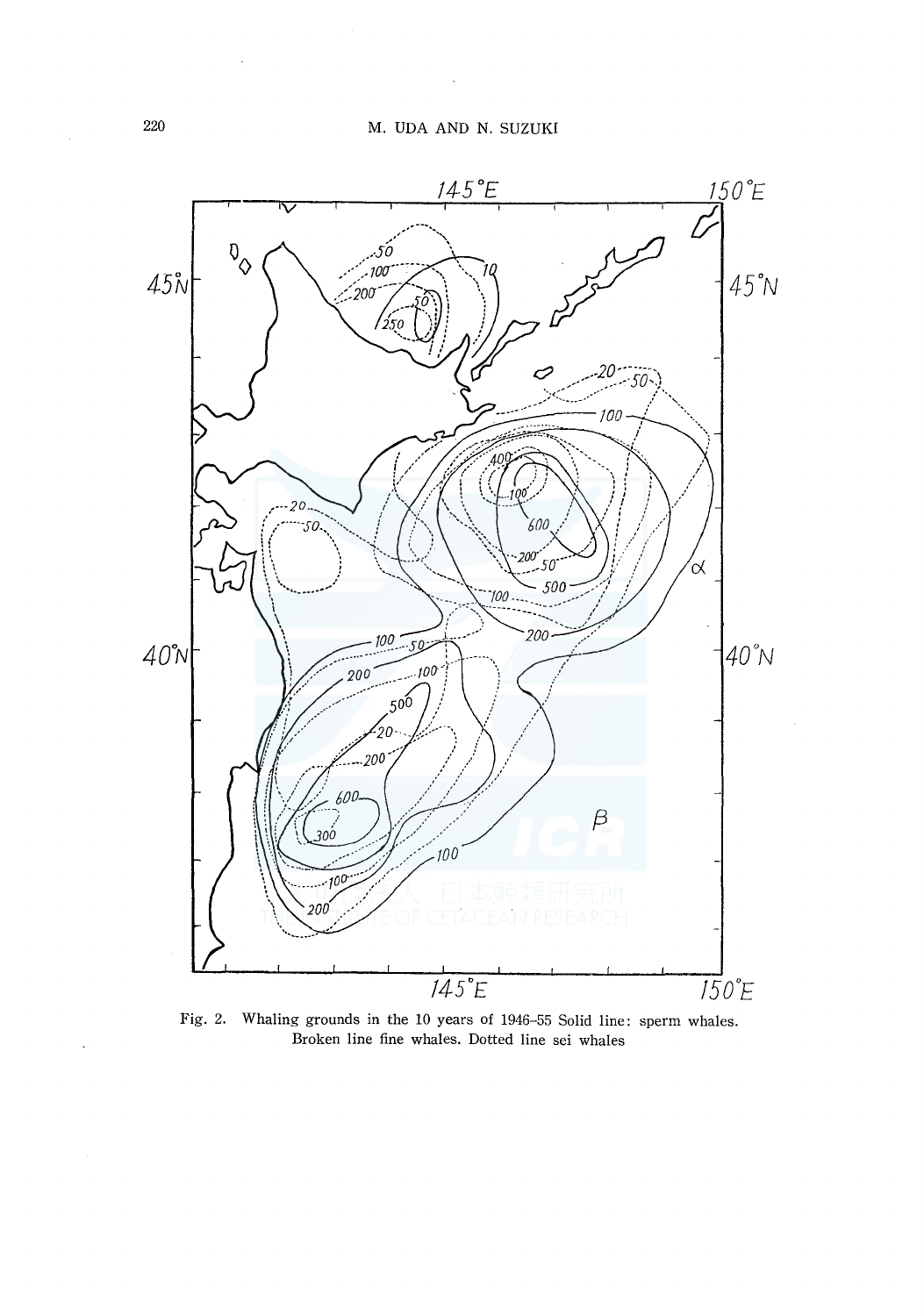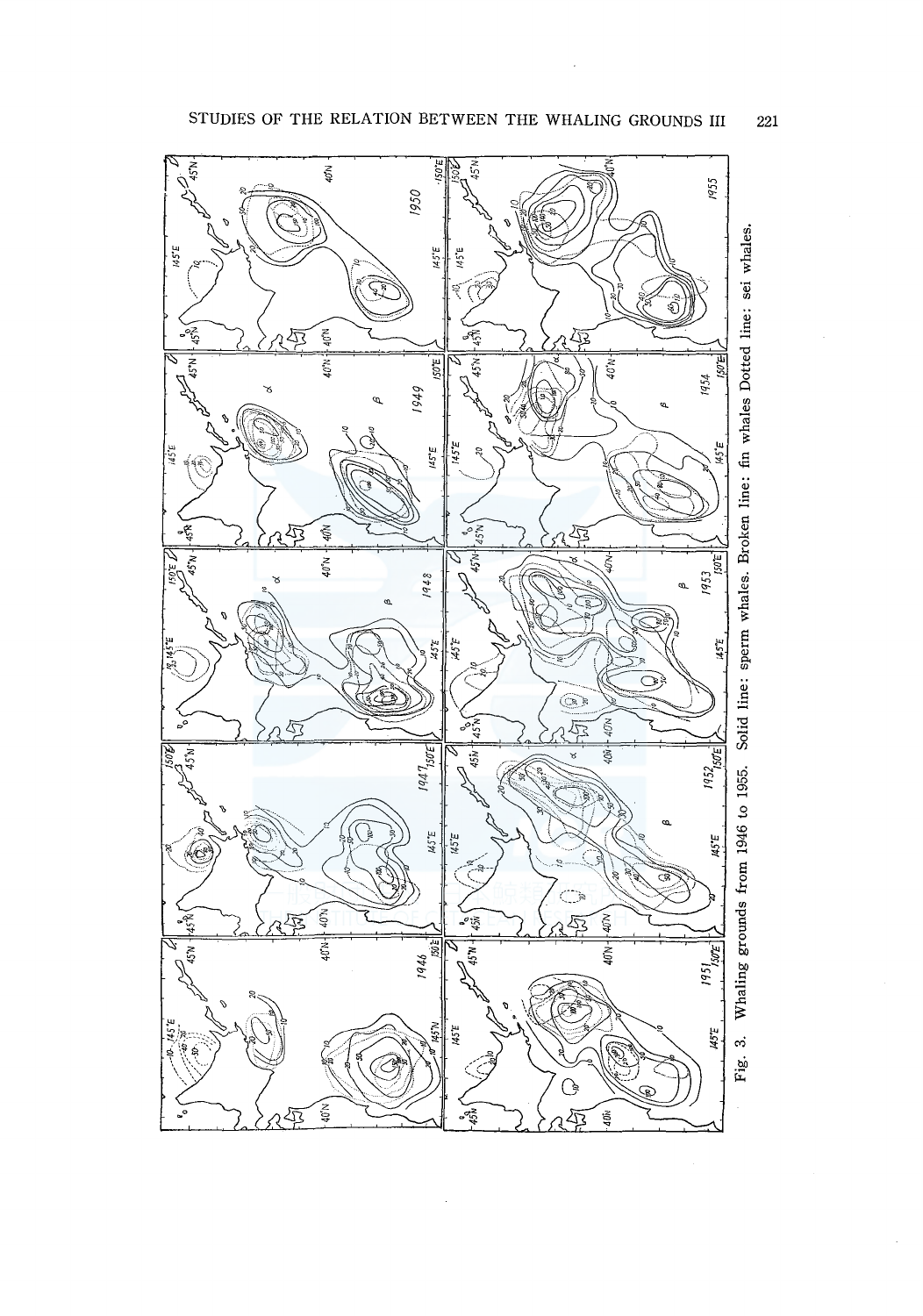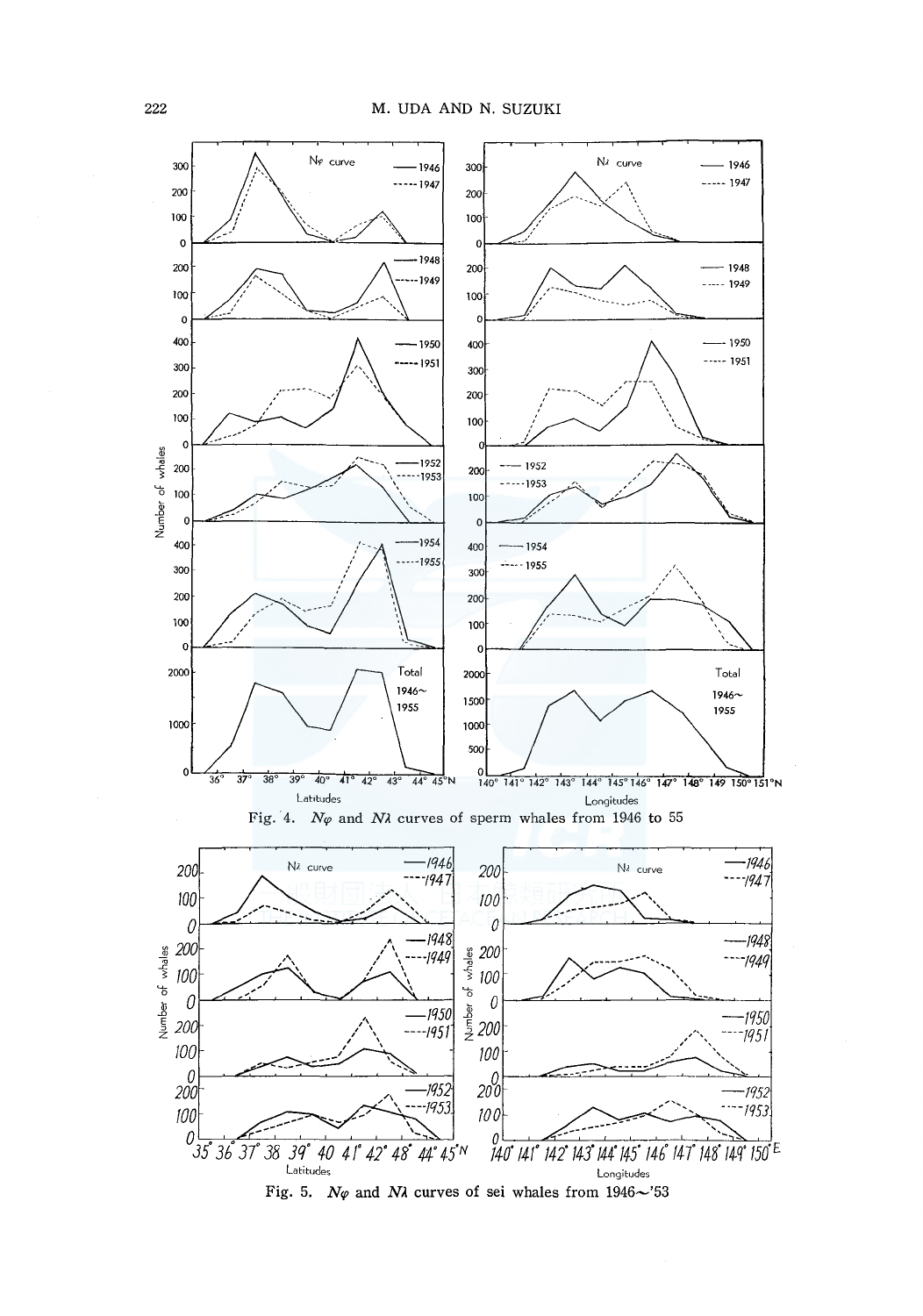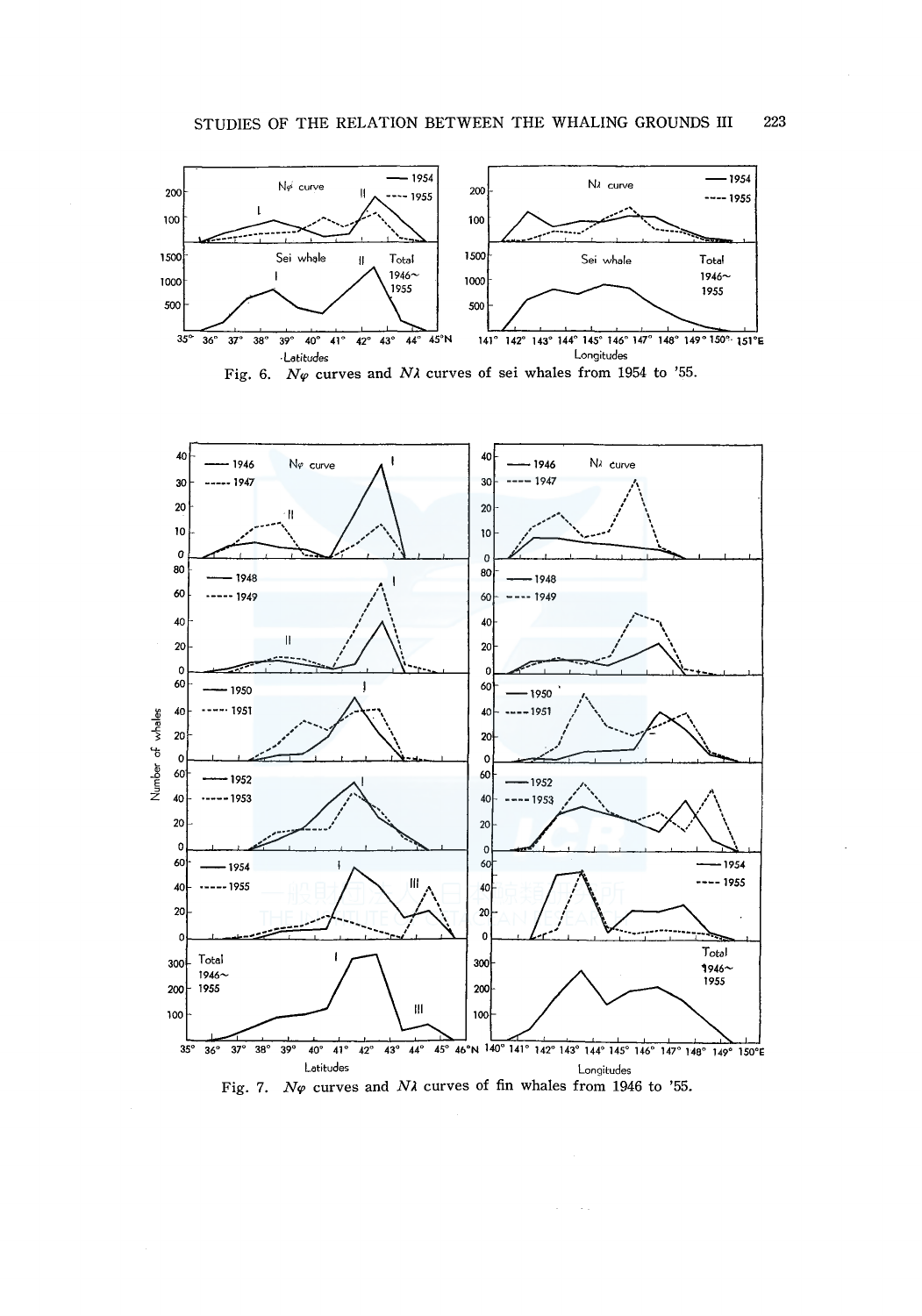

Fig. 10. Number of caught blue whales in each month.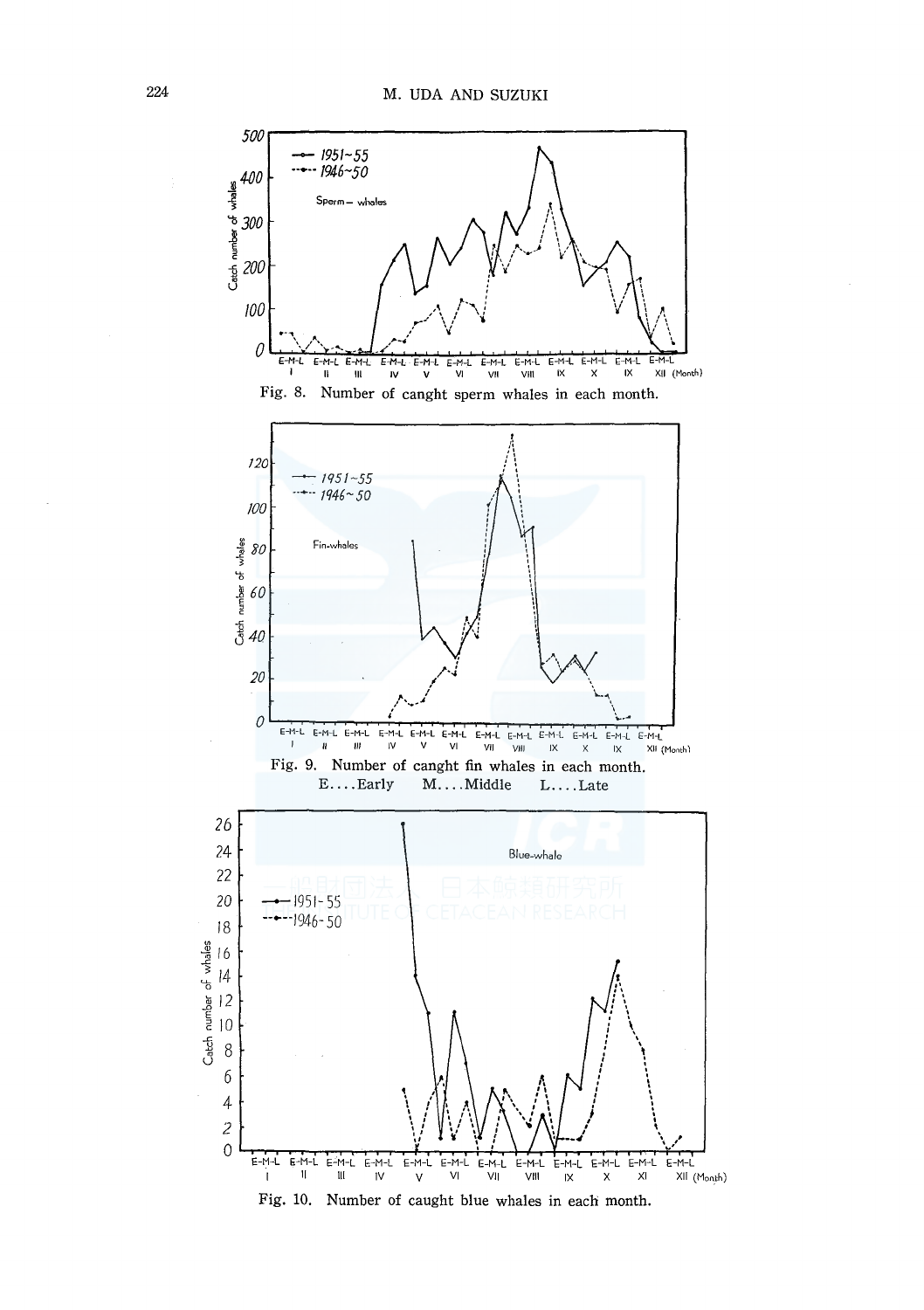

Fig. 12. Number of caught sei whales in each month. E... Early M... Middle L... Late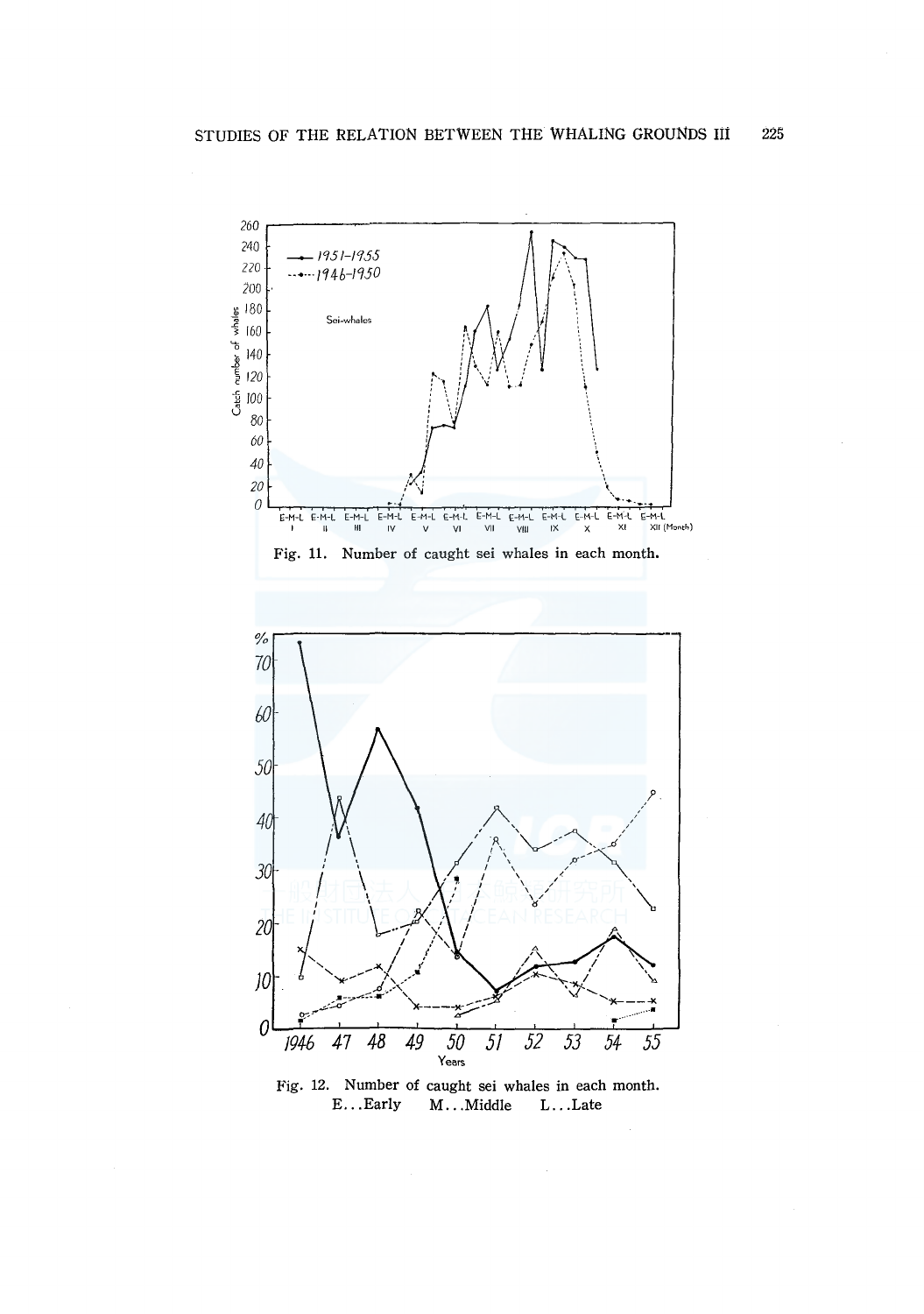

Fig. 13. Catch constitution of each land stations fin whales.



Fig. 14. Catch constitution of each land stations sperm whales.

| $\lambda$ ----0---- $\cdots$ Kushiro.<br>$B \rightarrow \cdots$ $\cdots$ $A$ yukawa.<br>$c - -$<br>$n = 1, \ldots, n$ $\ldots$ Kiritatsupu.<br>$E \leftarrow x \rightarrow \cdots$ Kamaisi.<br>$F \rightarrow \rightarrow \rightarrow \rightarrow \cdots$ Onagawa.                                                                                                                                                                                           | From the offing of sanriku to<br>the offing of Hokkaido. |
|--------------------------------------------------------------------------------------------------------------------------------------------------------------------------------------------------------------------------------------------------------------------------------------------------------------------------------------------------------------------------------------------------------------------------------------------------------------|----------------------------------------------------------|
| $G \rightarrow \bullet \rightarrow \cdots$ Oosawa.<br>$H$ $\rightarrow$ $\rightarrow$ $\rightarrow$ $\cdots$ Abashiri.<br>$\mathbf{I}$ $\mathbf{I}$ $\mathbf{I}$ $\mathbf{I}$ $\mathbf{I}$ $\mathbf{I}$ $\mathbf{I}$ $\mathbf{I}$ $\mathbf{I}$ $\mathbf{I}$ $\mathbf{I}$ $\mathbf{I}$ $\mathbf{I}$ $\mathbf{I}$ $\mathbf{I}$ $\mathbf{I}$ $\mathbf{I}$ $\mathbf{I}$ $\mathbf{I}$ $\mathbf{I}$ $\mathbf{I}$ $\mathbf{I}$ $\mathbf{I}$ $\mathbf{I}$ $\mathbf{$ | Okhotsk sea region.                                      |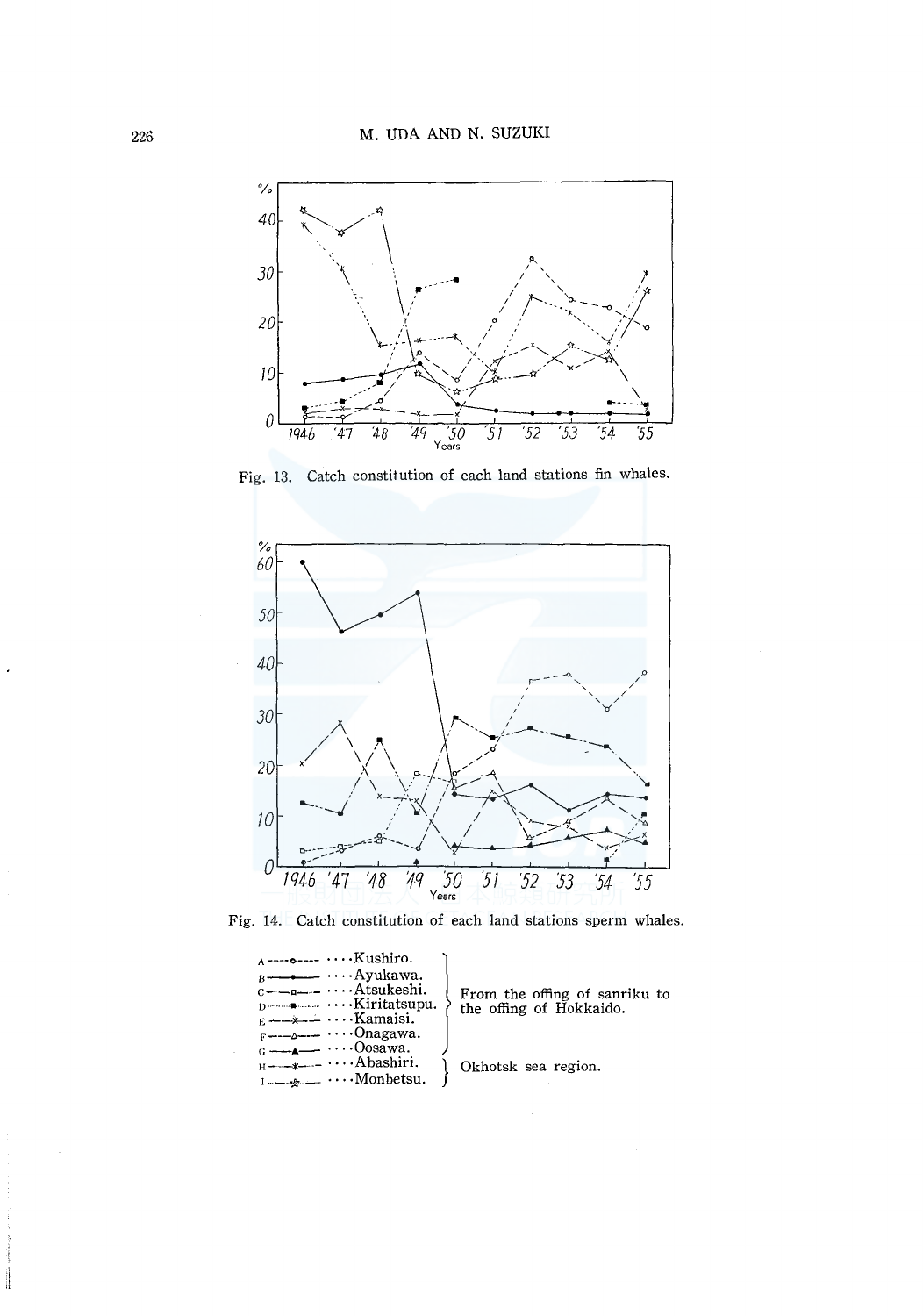

Figs. 15-16. The variation map of whale catch during the former and latter 5 years of 1946-45.

STUDIES OF THE RELATION BETWEEN THE WHALING GROUNDS III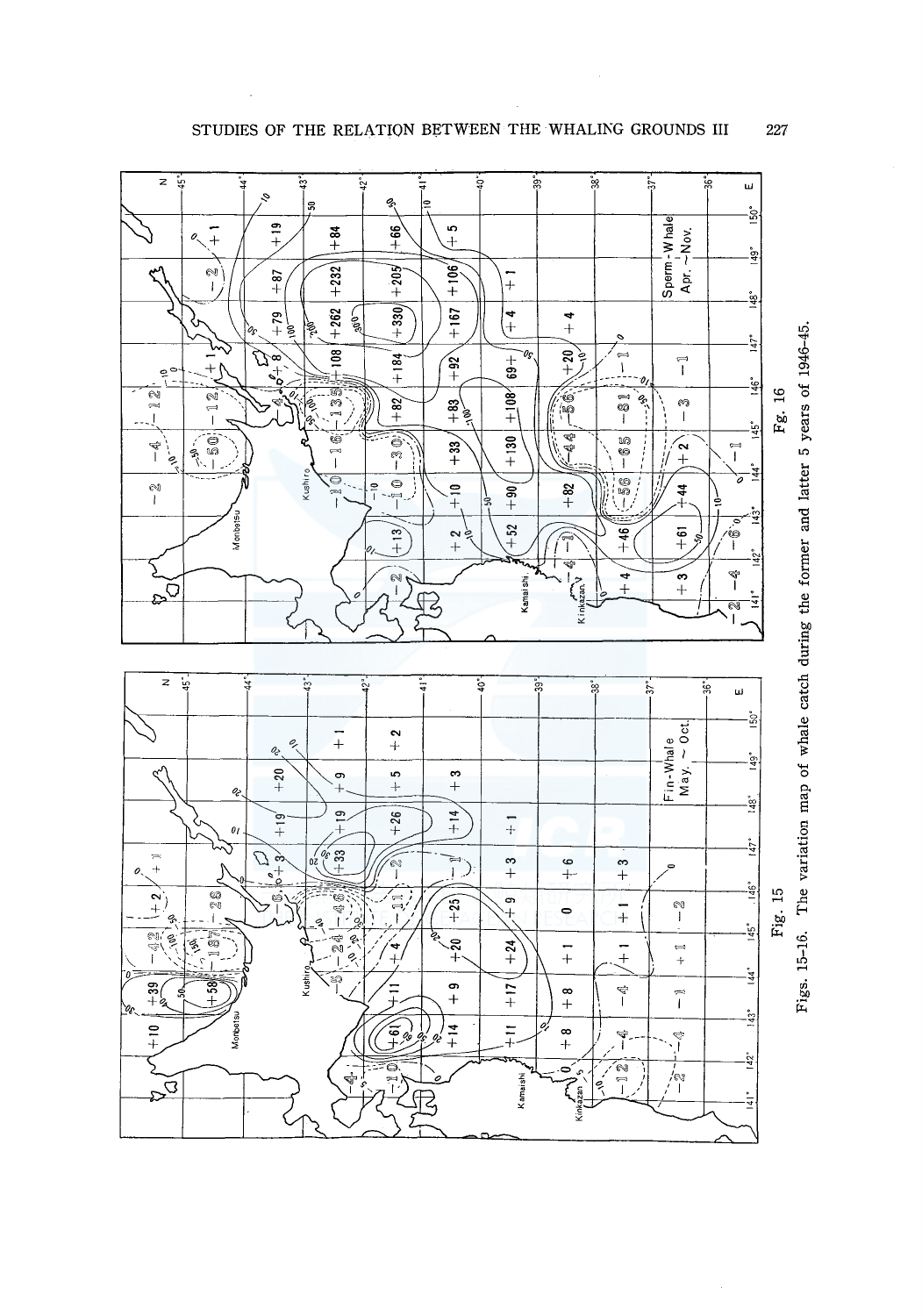